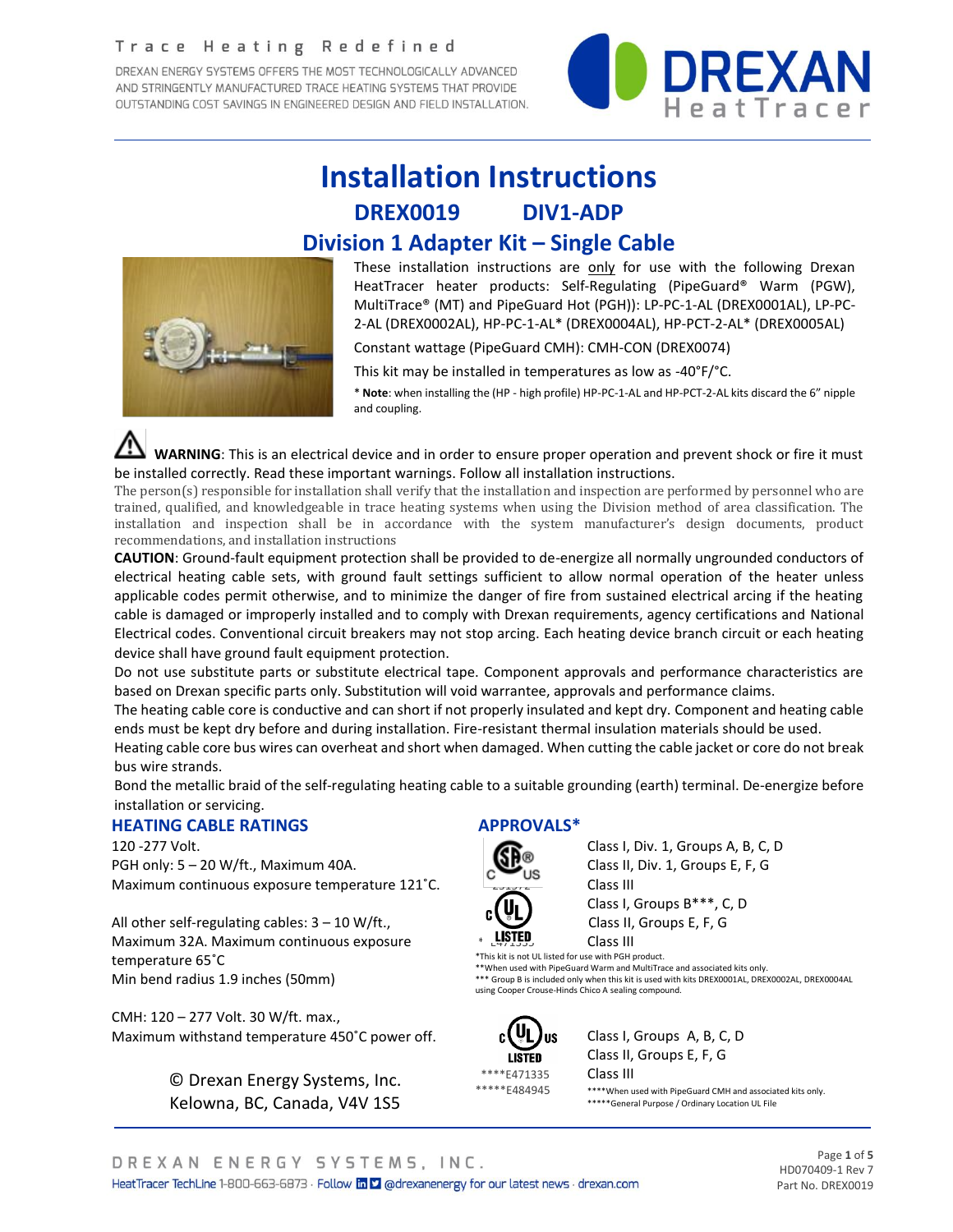

• Installation Instructions

### **KIT CONTENTS**

- Sealing Fitting (with strain relief, union and nipple) Core sealer
- (2) Crimp splices 3/16" tube (for PGW, MT only)
- DIV 1 sealing compound (Chico Speedseal) and filling instructions

Note: if required, Chico A sealing compound must be ordered separately

#### **REQUIRED BUT NOT PROVIDED**

#### **Equipment**

- Utility Knife Wire Cutter Multi-head Screwdriver
- Wire Stripper Crimp tool Needle Nose Pliers
- 

• Pipe Wrench

## **ASSEMBLY INSTRUCTION DETAILS**

- 1. Allow approximately 12" (30 cm) of self-regulating (see p. 5 for CMH) heating cable for installation from the pipe.
- 2. Disassemble the Strain Relief assembly. Cut heater on approximately a 45° angle. Thread heater through Strain Relief cap, washer and grommet respectively (wide end towards washer) until 9" (23 cm) of the heater end is exposed. Add any additional pieces supplied in accordance with the instructions provided with the Drexan kit you are using for this application.



3. Taking care not to cut the Ground Braid, remove 9" (23 cm) of outer jacket from the Heater.

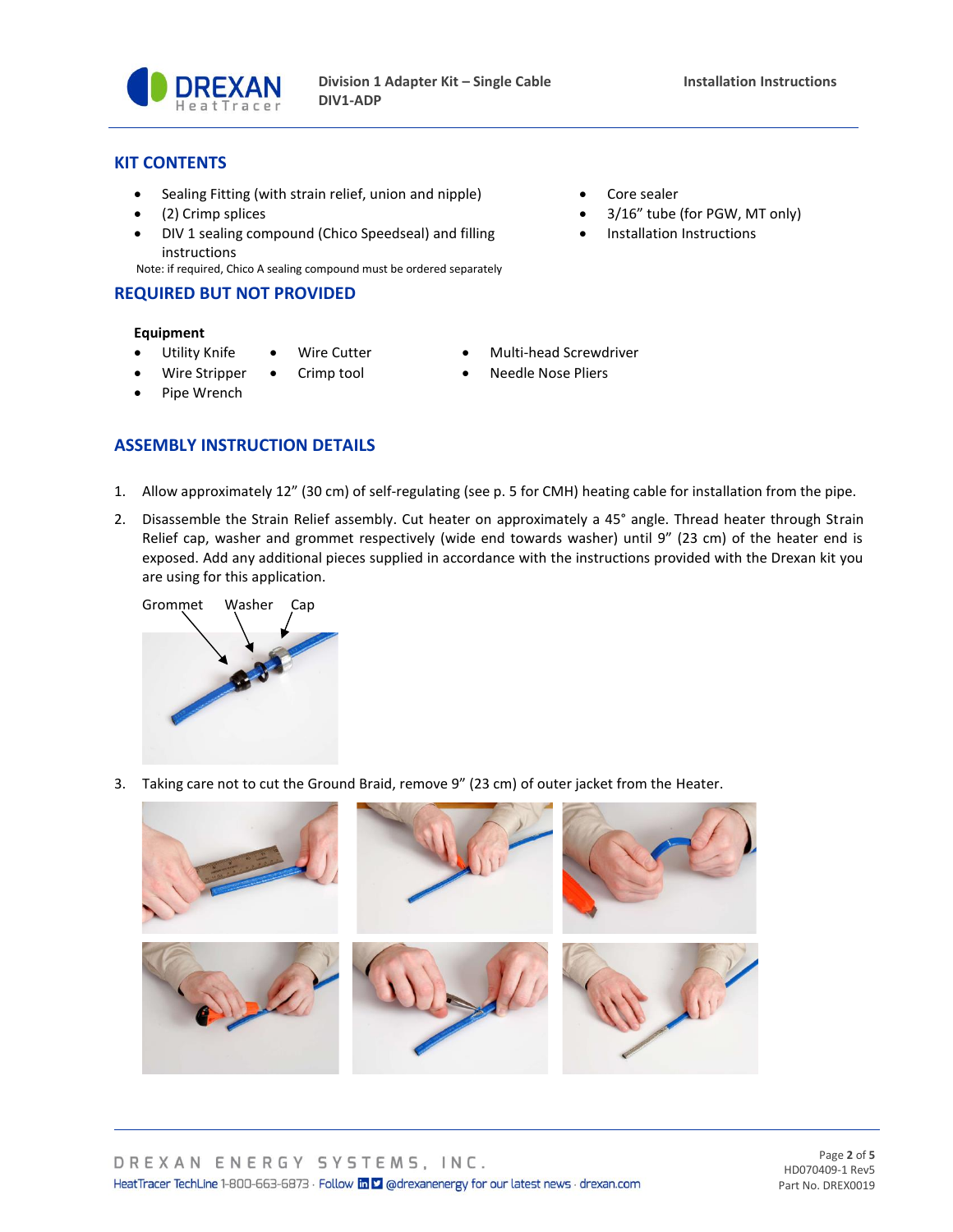

4. Push Ground Braid back towards the outer jacket cut back. Make a buckle in the Braid. With a screw driver, create an opening in the Ground Braid without cutting it, big enough to pull the cable through. Bend cable enabling it to push through the opening in the Ground Braid. Twist the Ground Braid into a solid ground lead.



5. Strip back inner jacket and clear membrane 4½" (11 cm) from outer jacket cut back.



6. Notch core. Peel one of the conductors from the core. Score core between the conductors as close as possible to cut back end. Peel core from remaining conductor. Clean conductor wires until wires are completely exposed.



7. Place the supplied tube over one bus wire prior to sliding the core sealer over the bus wires (PGW, MT only - this will provide added protection from a short between the two bus wires). Then slide the core sealer over the bus wires of the cable, over the inner core until as close to the braid as possible.

**Note**: ensure the crotch of the core sealer is tight up to the inner jacket separating the two bus wires.

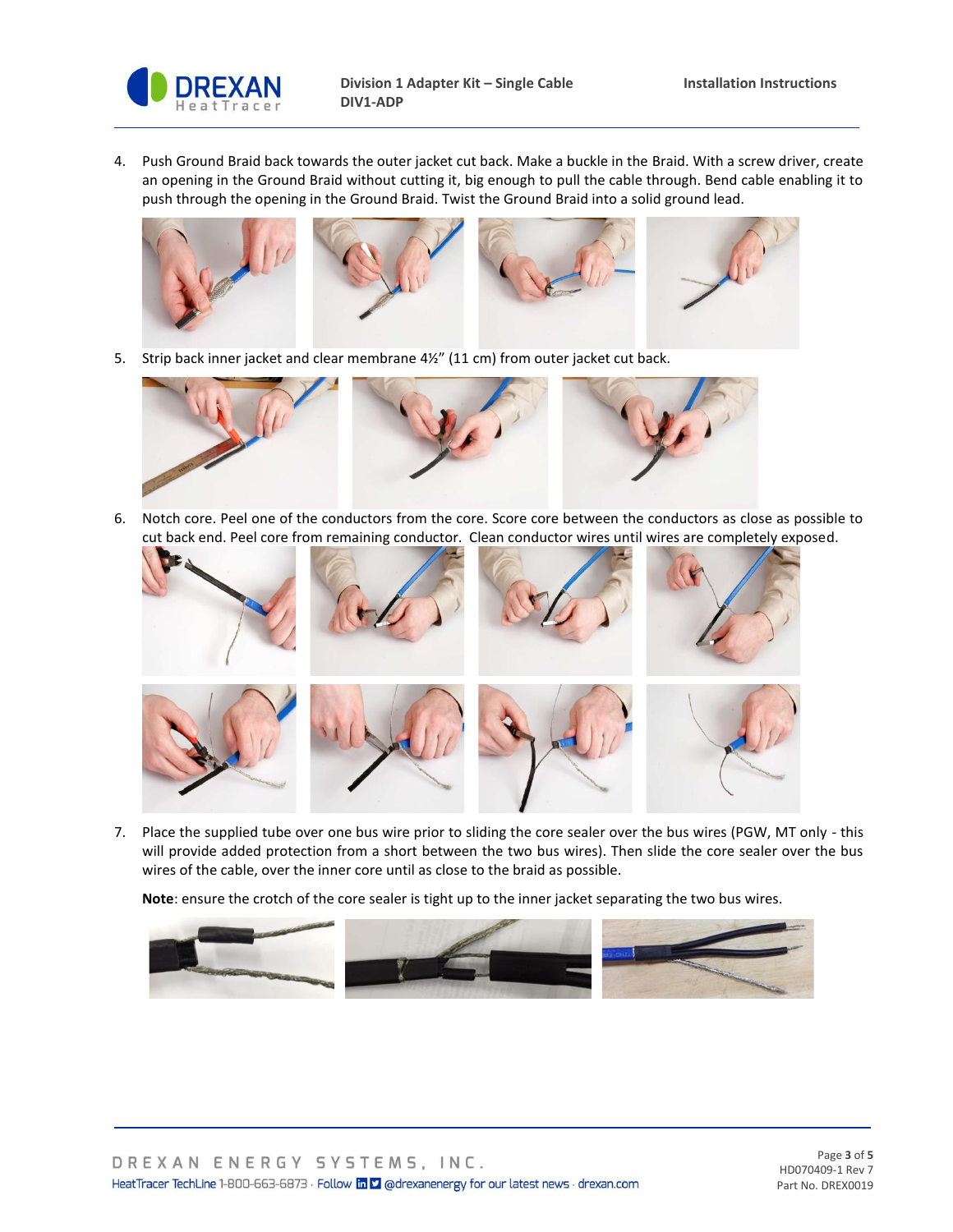

### **PIPEGUARD HOT (PGH)**

- 1. Allow approximately 24" (61 cm) of heating cable for installation from the pipe.
- 2. Disassemble the Strain Relief assembly, cut heater on approximately a 45° angle. Thread heater through Strain Relief cap, washer and grommet (wide end towards washer) respectively until 8" (20.3 cm) of the heaters end is exposed. Put Strain Relief base aside.



3. Taking care not to cut the Ground Braid, remove 7" (17.8 cm) of outer jacket from the Heater



- 4. Push Ground Braid back towards the outer jacket cut back. Make a buckle in the Braid. With a screw driver, create an opening in the Ground Braid without cutting it, big enough to pull the cable through. Bend cable enabling it to push through the opening in the Ground Braid. Twist the Ground Braid into a solid ground lead.
- 5. Strip back inner jacket to within 1½" (38 mm) of the outer jacket cut back exposing the bus wires. Trim the fiber heating element and spacer.



6. Slide the core sealer over the bus wires of the cable, over the inner core until as close to the Braid as possible. **Note**: Ensure the crotch of the core sealer is tight up to the inner jacket separating the two bus wires.